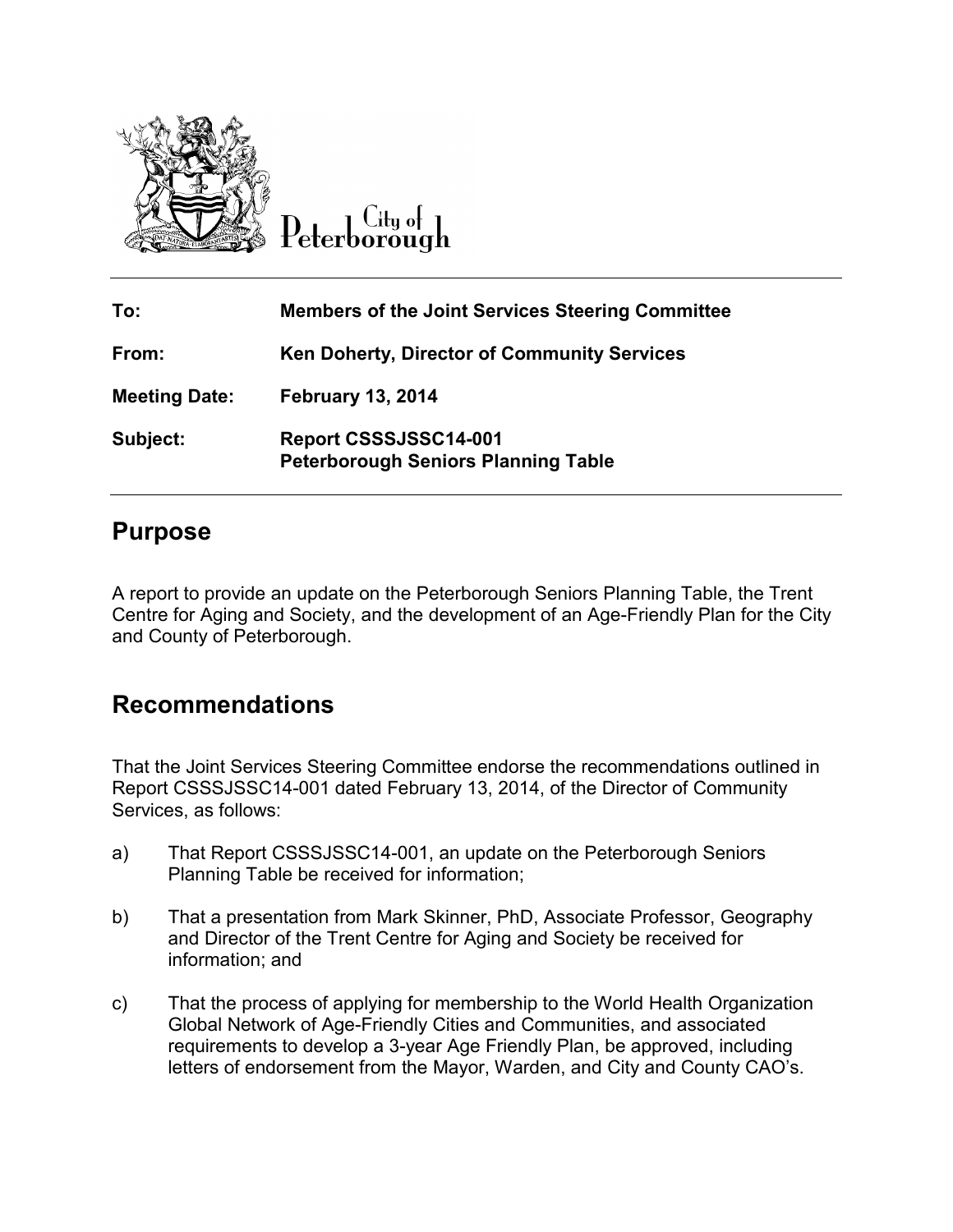# **Budget and Financial Implications**

There are no budget or financial implications resulting from the approval of the recommendations in this report. The 2014 approved budget includes a \$10,000 draw on the Community Social Plan reserve to support the development of an Age-Friendly Plan.

## **Background**

The global population of older adults is growing. Between 2000 and 2050, the proportion of the world's population over 60 years will double from about 11% to 22%. The number of people aged 60 years and over is expected to increase from 605 million to 2 billion over the same period (Source: World Health Organization). In 2011, 14.8 % or 4,945,065 Canadians were over 65 years of age. This is projected to increase to 10,379,600 in 2036. Peterborough has the highest proportion of people over the age of 65 in Canada, at 20% of the population. In 2011 there were 27,050 people over 65 years with 15,735 in the City and 11,315 in the County (Source: Statistics Canada).

Based on the growing seniors demographic, both the City and County of Peterborough have identified senior's issues as a priority. The City has created a Seniors Portfolio as part of the Community Social Plan (CSP). The CSP Coordinator is a Co-Chair together with Dr. Jennifer Ingram of the Peterborough Seniors Planning Table (SPT). The County participates on the SPT as an ongoing activity as part of their Corporate Strategic Plan. The membership of the SPT is attached in Appendix A.

#### **Peterborough Seniors Planning Table**

The Peterborough Seniors Planning Table (SPT) is a committee comprised of local agencies, health care providers, City and County staff representatives and seniors. The SPT was formed to create opportunities for integration and capacity building within the services that support seniors and their families.

June is Seniors Month and the SPT held a series of events in 2013 that engaged and informed seniors about the services and opportunities available in Peterborough area for older adults. Two key events included the *Seniors Showcase*, held at the Peterborough Sport and Wellness Centre in partnership with the Greater Peterborough Chamber of Commerce and the *Seniors Summit* held at Trent University in partnership with Trent University and the Peterborough County-City Health Unit. The Seniors Showcase welcomed over 950 attendees who visited 108 exhibits and participated in 22 workshops. The Seniors Summit was designed as a think-tank where 110 key stakeholders in the areas of geriatric health and community services gathered to provide input and hear presentations on issues central to an aging society.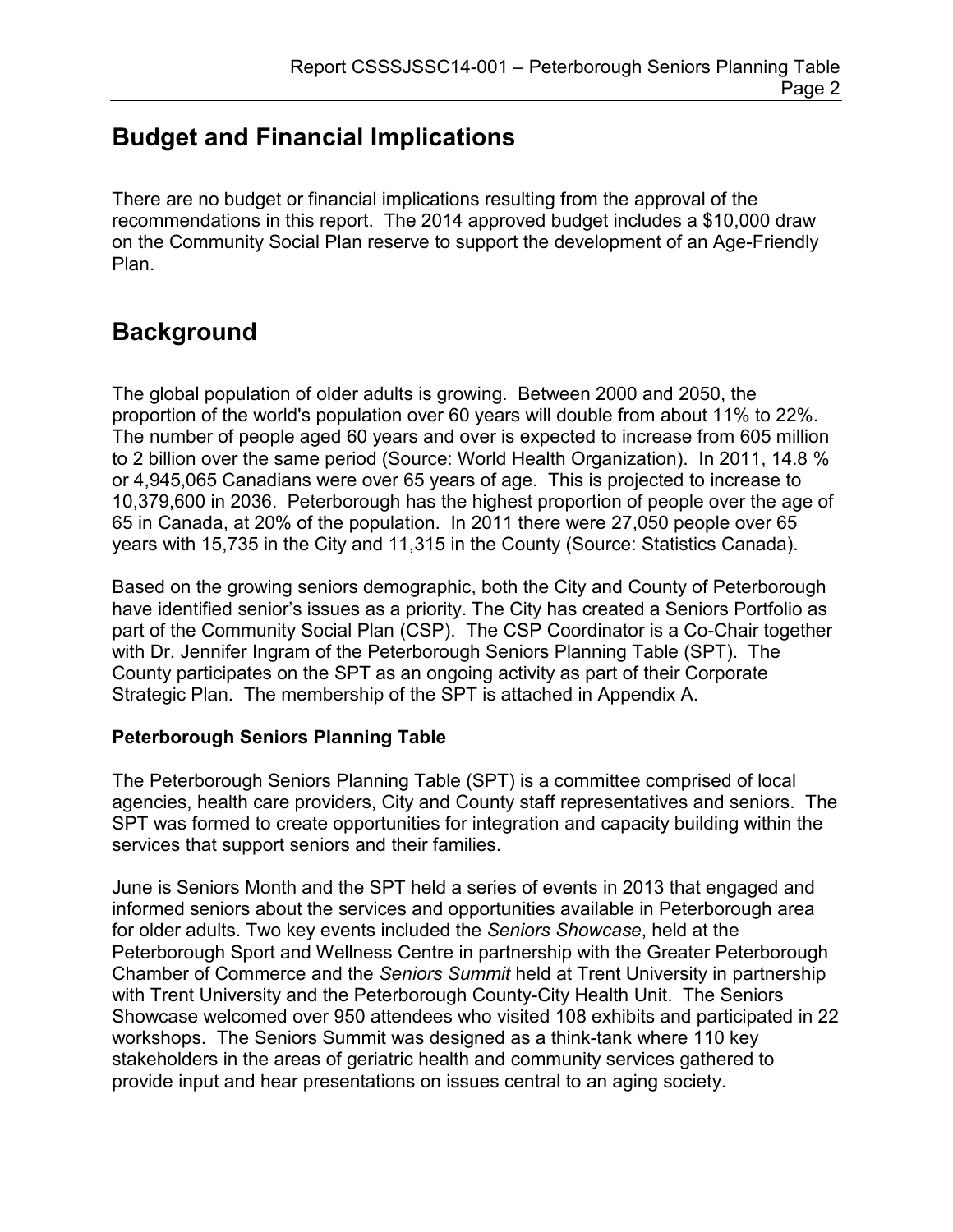Keynote addresses were given by the Honourable Deb Matthews, Minister of Health and Long-Term Care and Dr. Samir Sinha, provincial lead for Ontario's Seniors Strategy. The summary report of the Seniors Summit is attached in Appendix B.

In January, the SPT held a Strategic Planning Session to solidify its mandate and determine the future work of the group. Five areas of focus emerged:

- 1) Planning age-friendly events including the continued partnership with the Greater Peterborough Chamber of Commerce to deliver the Senior Showcase in June;
- 2) Develop an education plan that works with local agencies to bring greater awareness to aging issues such as Alzheimer's, dementia, falls prevention, home care, etc.;
- 3) Explore the creation of an award and certification program that recognized agefriendly organizations, businesses and individuals;
- 4) Develop a communication strategy; and
- 5) Create an Age-Friendly Plan for the Peterborough area which is described in further detail below.

#### **Trent Centre for Aging and Society**

Identified as a priority in Trent University's current five-year Strategic Research Plan, the Trent Centre for Aging and Society [\(www.trentu.ca/aging\)](http://www.trentu.ca/aging) is a new collaborative and interdisciplinary research, knowledge mobilization and community engagement initiative. It was established in 2013, a year after Statistics Canada declared Peterborough as the country's most senior population and second-largest retirement community. The Centre draws upon Trent's interdisciplinary strengths in the Social Sciences and Humanities to promote research and awareness about aging, old age and the life-course.

Acknowledging that aging is about much more than medicine and healthcare, the Centre's mandate is to mobilize a critically-informed academic and public dialogue that advocates for the diversity of aging experiences. It challenges ageist policies and practices, develops expertise for understanding and planning for Canada's aging population, and is responsive to the challenges facing older people and aging communities in the Peterborough area. Its objectives are to bring together Trent faculty, visiting scholars, students and community members with an interest in aging and to cultivate and support innovative research and educational programs on aging both within the university and in the community.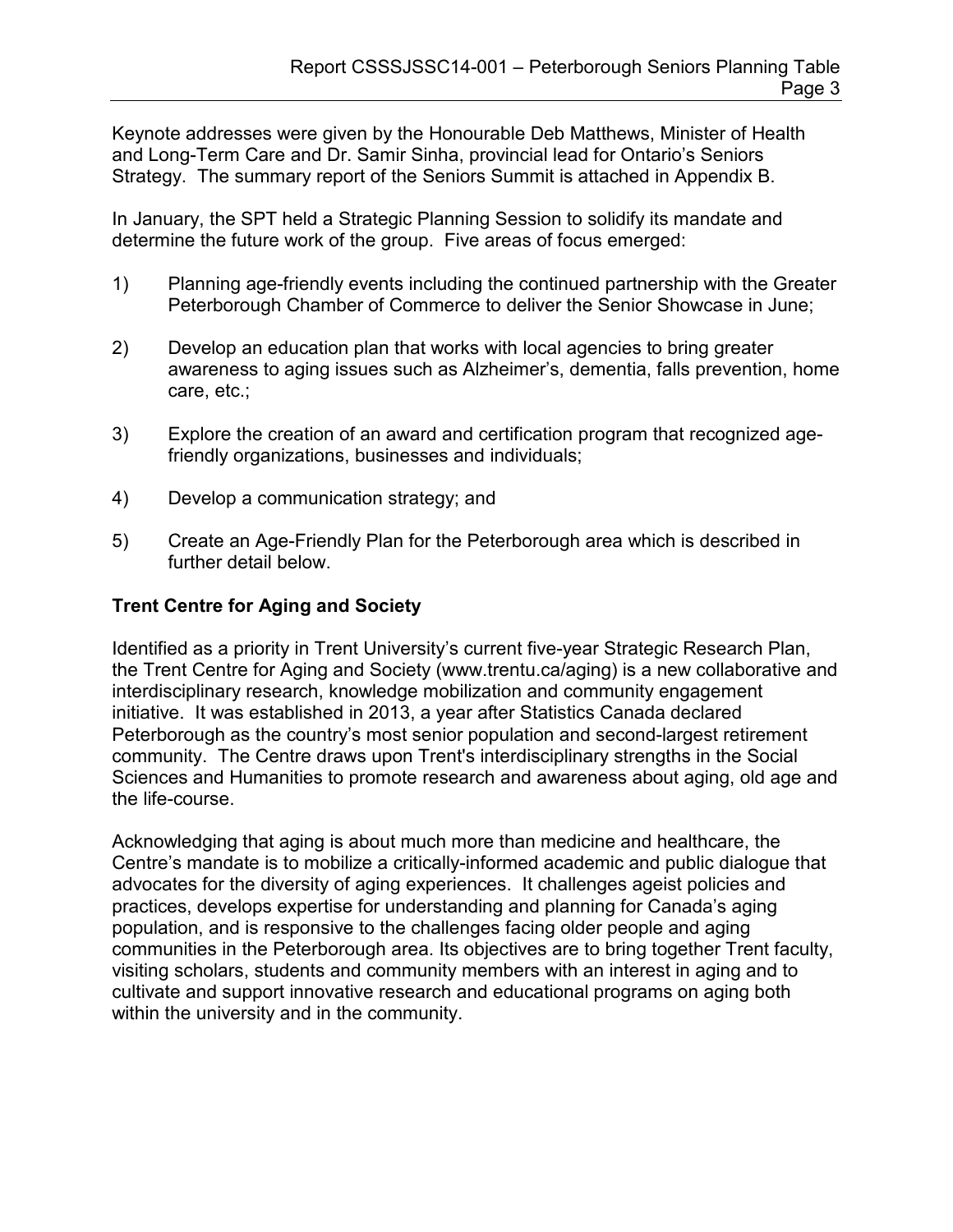The Centre was launched at the Seniors Summit. Its membership includes Trent's newest Canada Research Chair in Feminist and Gender Studies and leading researchers from Canadian Studies, English Literature, Geography, History, Nursing, Psychology and Sociology. The founding Director, Dr. Mark Skinner, is an internationally-recognized health geographer with expertise in aging communities. He is also a member of the Peterborough Seniors Planning Table and the Peterborough Age-Friendly Community Plan Steering Committee. In fall 2014, the Centre plans to offer its first graduate course and welcome its inaugural visiting Post-Doctoral Fellow, Dr. Linn Sandberg from Linköping University, Sweden.

### **Age-Friendly Plan for the City and County of Peterborough**

In 2007, the World Health Organization (WHO) developed a guide for assisting cities and communities to develop age-friendly action plans. The guiding principle for developing a plan is to foster "active aging", which is "the process of optimizing opportunities for health, participation and security in order to enhance quality of life as people age" (WHO: Active Aging: A Policy Framework). The SPT supports the concept of active ageing and is in the initial stages of developing an Age-Friendly Plan (the Plan) for the Peterborough area that will develop specific actions and strategies to improve the quality of life for older adults. The Plan will be built around the following eight domains identified by the WHO in their age-friendly guide:

- 1. outdoor spaces and buildings,
- 2. transportation,
- 3. housing,
- 4. social participation,
- 5. respect and social inclusion,
- 6. civic participation and employment,
- 7. communication and information, and
- 8. community support and health services.

The WHO created a checklist of essential features of an age-friendly community for each of these domains. This checklist is attached in Appendix C.

The goal of developing the Plan is to promote and support active and healthy aging and to insure involvement of older adults in defining their issues, needs and priorities as well as participating in the planning, development and implementation of specific initiatives to make Peterborough a more age-friendly community. This will foster more accessible, inclusive, enabling and supportive environments in the eight domains while recognizing that older adults "are a resource for their families, communities and economies in supportive and enabling living environments" (WHO: Global Age-friendly Cities: A Guide). To start, a series of community consultations will be organized in the City and all 8 Townships with seniors, care givers, family members of seniors, agencies, and government officials to receive their input on the current status of the eight domains in the Peterborough area and what actions can be taken in each domain.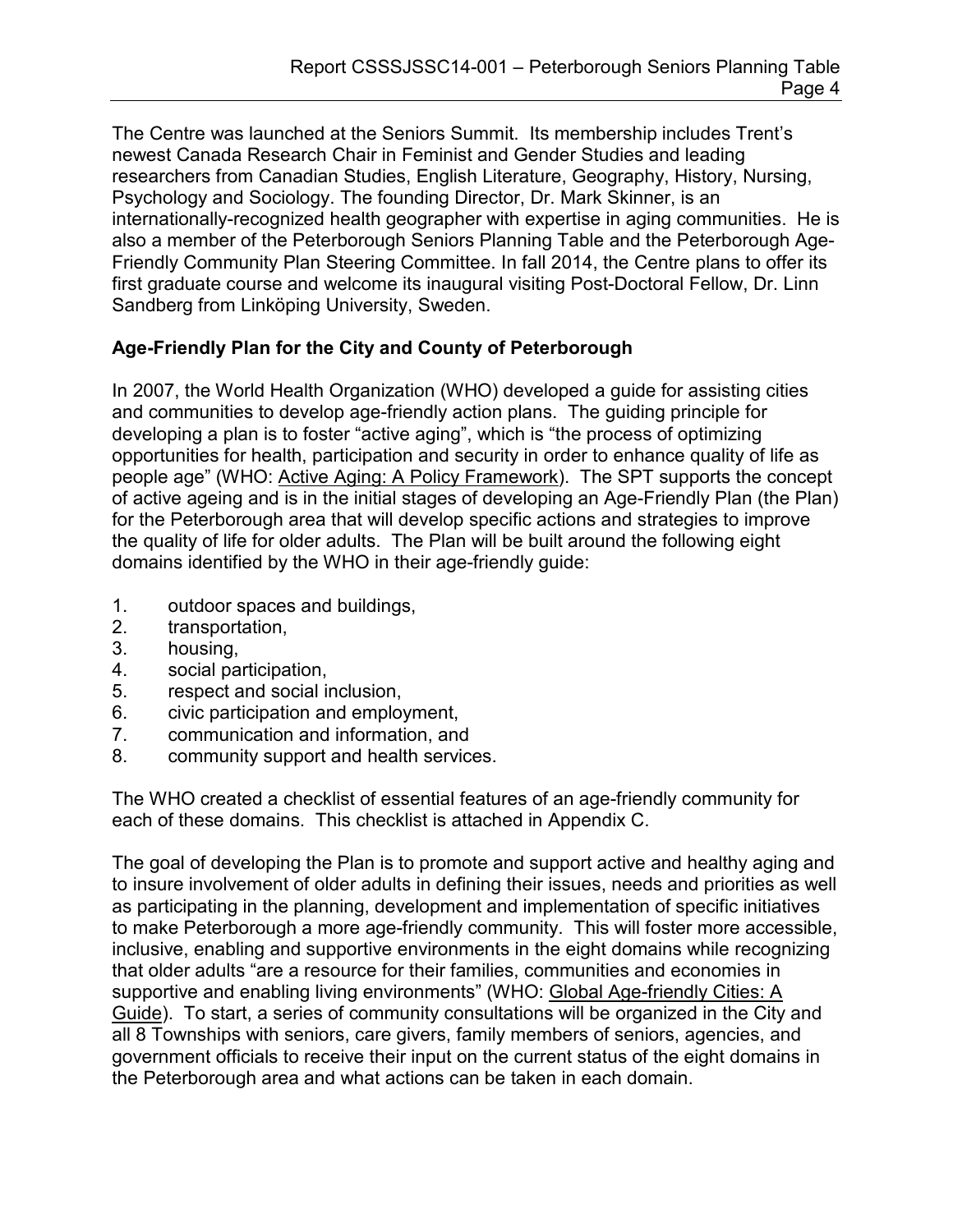The guidelines developed by the WHO for developing age-friendly plans are being used by cities and countries world-wide. The SPT is requesting the City and County of Peterborough to endorse the WHO process which will enable the City and County to join the WHO Global Network of Age-Friendly Cities and Communities.

To join the Network, municipalities must successfully complete the following process:

- a) Complete an online application form.
- b) Include a letter from the Mayor/Warden and Chief Administrative Officer indicating their commitment to developing a Plan.
- c) Commence the development of the 3-year Plan.

The SPT is preparing a collaborative Ontario Trillium Foundation (OTF) Grant application to be submitted on March 1, 2014 to hire a Coordinator and resource the creation of the Plan. The Municipality of Trent Lakes is the lead applicant for the OTF application with the City of Peterborough, County of Peterborough, Trent University, Fleming College, Peterborough County-City Health Unit, Peterborough Social Planning Council, and Community Care Peterborough as collaborators for the application.

The Plan will take into account relevant age-friendly research done locally, provincially and globally. Local research, reports and surveys will contribute to the Plan, including work done by the Peterborough Social Planning Council, Selwyn Township and the Workforce Development Board. Provincial initiatives, such as the Ontario Seniors Strategy and the Ontario Age-Friendly Community Planning Guide will have an impact on how the local Plan will move forward. Globally, there are many cities and countries (e.g. Kingston, London, Ottawa, Thunder Bay, New York City, Ireland and Australia) that have gone through this process and can lend their best practices to inform the plan being developed for the Peterborough area.

## **Summary**

There is a global trend toward an aging population with Peterborough area having the highest percentage of people over the age of 65 in Canada. The Peterborough Seniors Planning Table is working to improve the access, awareness and level of services provided to seniors. This is being done through events such as the Seniors Showcase and Seniors Summit and partnerships with local seniors' organization, including the newly formed Trent Centre for Aging and Society. One of the top priorities of the Peterborough Seniors Planning Table is to create an Age-Friendly Plan for the City and County of Peterborough. The Plan will be based on the guidelines developed by the World Health Organization and lead to membership in the WHO Global Network of Age-friendly Cities and Communities.